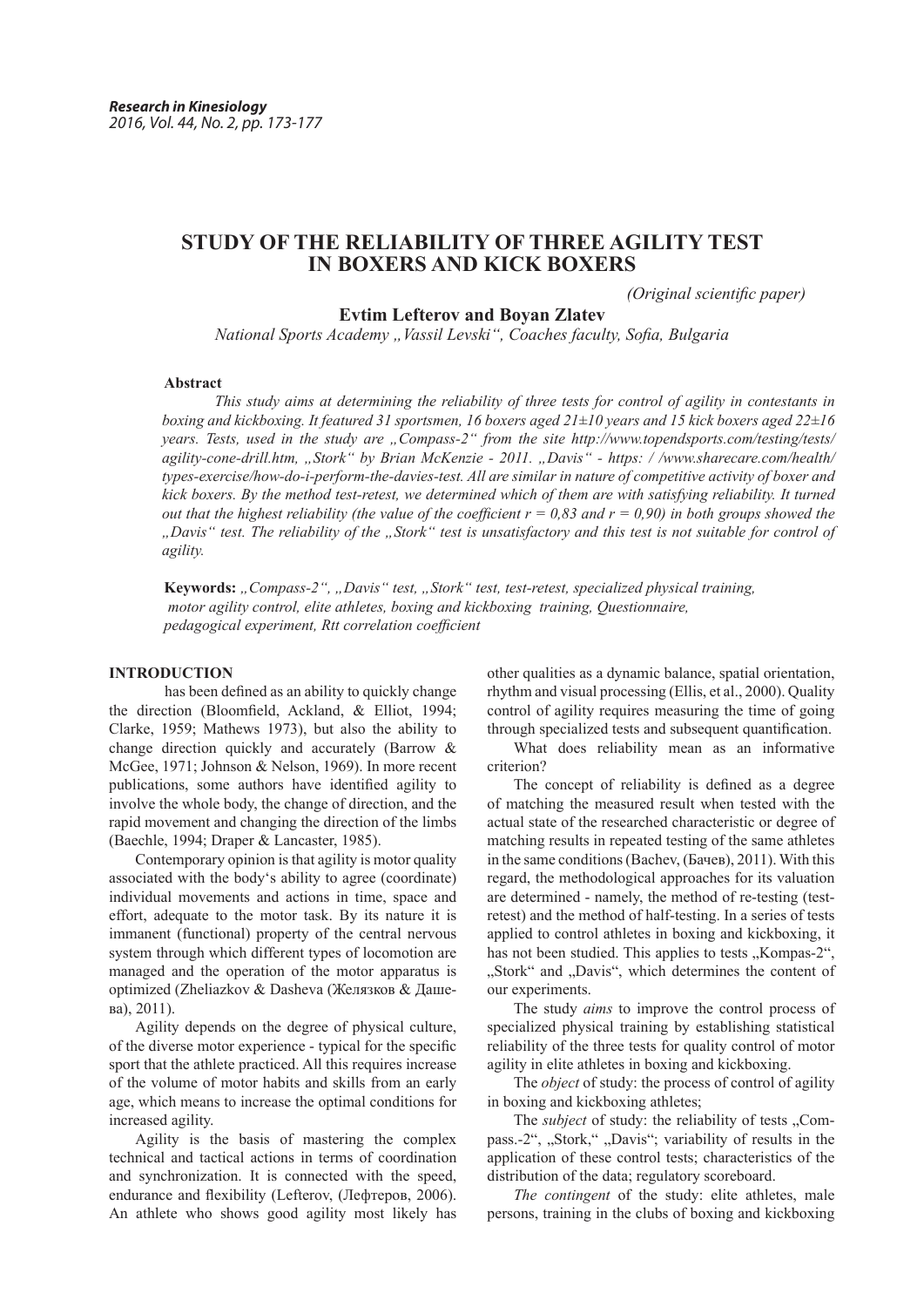|               |             |      |             |      | <b>Veriables</b> |            |   |                           |
|---------------|-------------|------|-------------|------|------------------|------------|---|---------------------------|
| Participants  | Age (years) |      | Height (cm) |      |                  | Wight (kg) |   | Sports experience (years) |
| <b>Boxers</b> | 21          | 2.87 | 177         | 8.52 | 72               | 10.74      | O | 3.59                      |
| Kick boxers   | 22          | 4,25 | 175         | 9.51 | 72               | 13,65      |   | 4,14                      |

*Table 1. Contingent-athletes in boxing and kickboxing*

at the NSA, 16 of them are boxers and 15 kickboxers, a total of 31 athletes (Table. 1.).

#### **METHODS**

In our study we used the following research methods:

• **Information study**, which aimed to introduce us with sports boxing, kickboxing, what the motor quality agility means and with the term reliability testing.

• **Poll,** related to the discipline of the contestant, weight category, won awards, etc.

QUESTIONNAIRE

| Age:  Kilograms: Height:  |
|---------------------------|
| Gender: A) Male B) Female |

• **Testing and pedagogical findings experiment:** conducted from October 2014. to March 2015. with 31 athletes in boxing and kick boxing practicing at the NSA. Studies were made in boxing hall of NSA without the influence of metrological factors. Each test person made two attempts. For the purpose of execution what was needed was a playground; field to be leveled and not slippery. To measure the results we used two electronic stopwatches (to reduce the subjective factor contact and photo converters can be used). Each of the persons



surveyed had to be in a sports suit with comfortable shoes. Before the test general and particular warming of the muscles is performed. The accuracy of measurement of results - 0.01 sec. Each performance is written down in a specific protocol, each result is recorded in the respective column for a first attempt, a second attempt and third – the better of the two. In the first horizontal row the personal data (names) is placed.

# Test "Compass-2" (Fig. 1.)

*Starting position:*

• Athletes are in a standing position, feet are at the width of the shoulders, with cone 1 between them, and hands touch the top of the cone;

• The tested athletes are required to pass the test for the shortest possible time, as shown in Fig. 1.;

• The distance between the cones is 2 meters;

• The test subject should always be facing cone 5;

• The test subject must start from cone 1 to cone 2 and back with side running, touching cone 2 with the right hand;

• We go to cone 1 and touch it with the left hand, continue to run back to the cone 3, which also must be touched with a hand;

• From cone 3 to cone 1 athletes must run, then touch cone 1 with one hand;

• From cone 1 athletes then have to go to cone 4 with side running, touching the cone with their left hand and again with side running to cone 1, which they have to touch with their right hand;

• From cone 1 to cone 5 the athlete runs; it is the final of the test, time is stopped and recorded in protocol.

• The commands are: "Ready", "Go";

- Do not run properly;
- Do not touch the top of the cone with their fingers;
- Surrounding the cone;

*Mistakes of the researcher*:

• Does not monitor, does not correct and does not break testing for not following the standard requirements mentioned above;

• Further motivating some of the respondents;

Possible equivalents tests:

Bigger distance between the cones - 3 or 4 meters. Another option is to circumvent the cones without touching.

# **Test ,, Stork" (Fig. 2.)**

# *Starting position:*

Respondents stand on one leg (optional) on their toes, as the other folds and the foot is placed on the knee of the supporting leg. Hands placed on hips and are not moving (Fig. 2.). The purpose of the test is to maintain the state of equilibrium of the respondents for a longer time. The longer time preserving the equilibrium is assessed with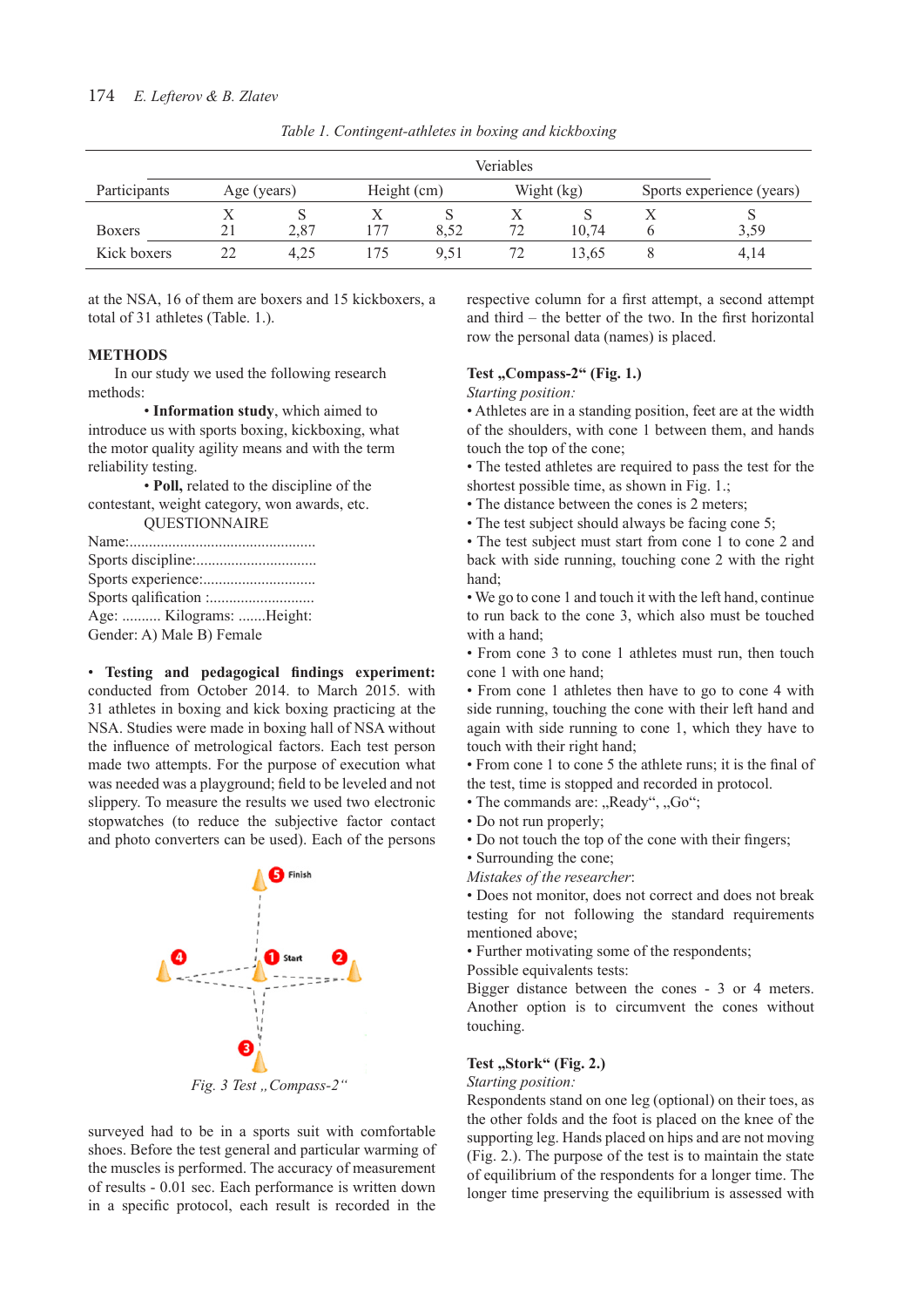# STUDY OF THE RELIABILITY OF THREE... 175



*Fig. 2. Test "Stork"* 

a higher score.

*Mistakes of the respondents*:

• Step forward with the support leg;

• The leg is not placed on the knee of the supporting leg;

• Hands are not placed on the hips;

• Performing rotational movements in order not to lose balance.

*Mistakes committed by the researcher:*

• Do not monitor the proper execution of the test (stepping forward, hands are not on the hips, foot is not placed on the sciatic area, etc.)

• Motivate a competitor to achieve a better result. Possible equivalents tests: the hands are placed behind the neck, entire foot on the ground.

# Test "Davis" (Fig. 3.)

*Starting position:*

A test person stands in support, arms are placed at width 91.4 cm. (36 inches). Hands are placed on the markers (in our study we used masking tape). When the athlete is ready first he raises his left hand and in the fastest way places it on the right, then puts back the left hand on the start tag, the same is done with the right hand. This marks one cycle. For our study, athletes in boxing and kick boxing had to make ten cycles. The test should not be conducted by persons who do not have well-developed shoulder muscles, as it can lead to injury.

*Mistakes of the respondents*:

- Hands are not placed on the markers;
- Hands are not touched;

• Lost of balance from trying to do the exercise too fast and the person falls to the floor.

*Mistakes done by the researcher:*

• Does not watch whether respondents put hands of markers;

• Does not watch for a touch of the hand;

 Possible equivalent tests: fewer performances - 5 cycles.

• *Mathematical and statistical methods*: variance analysis, correlation analysis to determine the reliability of the three tests we used the coefficient of correlation having only two attempts with the given



Fig. 3. Test "Davis"

*Table 2. Tests used to control the agility in boxers and kick boxers*

| No | Name of the test              | Unit | Accuracy | Direction of movement |
|----|-------------------------------|------|----------|-----------------------|
|    | $\sqrt{2}$ Compass-2"         |      | 0.01s    | -                     |
|    | $S\text{fork}^{\prime\prime}$ |      | 0.01s    |                       |
|    | "Davis"                       |      | 0.01s    | -                     |

*Table 3. Variance analysis of the achievements of boxer and kickboxers in the*  test "Compass-2"

| $N_2$ | Athletes                                             | $\mathbb{N}$ | ME R | Min |  | Max X S |               | Ex |
|-------|------------------------------------------------------|--------------|------|-----|--|---------|---------------|----|
|       | Boxers 16 cek. 3,43 4,46 7,89 5,83 0,92 16 0,73 0,63 |              |      |     |  |         |               |    |
|       | Kick boxers 15 сек. 2,58 4,8 7,53 5,8 0,67 12        |              |      |     |  |         | $0.58$ $0.91$ |    |

Table 4. Variance analysis of the achievements of boxers and kick boxers in the test "Stork"

| $N_2$ | <b>Athletes</b>              |          | МE   | Min | Max                                                        |        |       |            |             | Еx                 |
|-------|------------------------------|----------|------|-----|------------------------------------------------------------|--------|-------|------------|-------------|--------------------|
|       | <b>Boxers</b><br>Kick boxers | 16<br>15 | сек. |     | сек. 221,97 30,15 252,12 123,9 75,13<br>218,9 19,48 238,38 | 115,84 | 67,27 | - 60<br>58 | 0.5<br>0.38 | $-1.23$<br>$-0.79$ |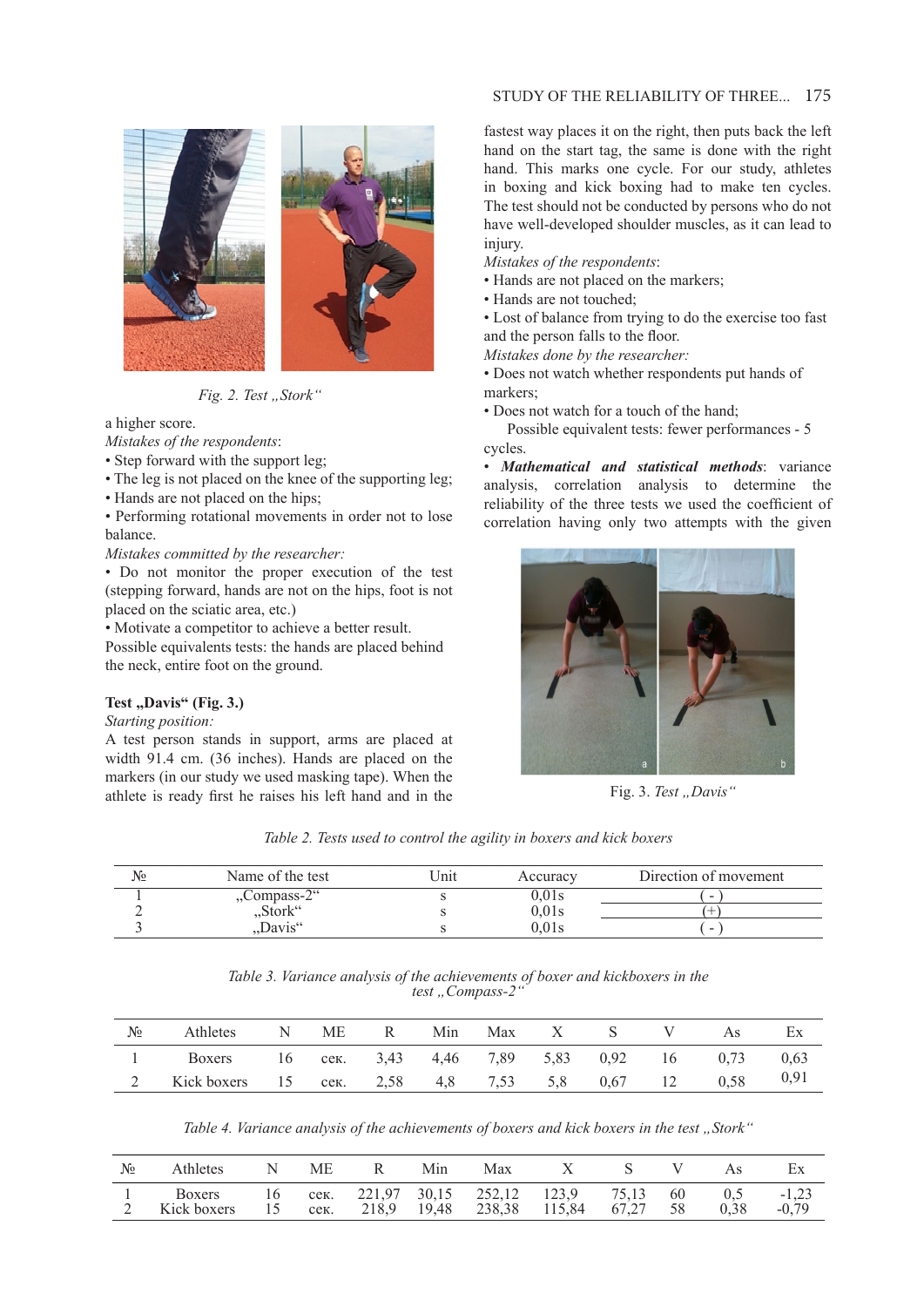| $N_2$ | Athletes      |    | ME   |            | Min  | Max  | ∡⊾   |      |    | AS       | ЕX        |
|-------|---------------|----|------|------------|------|------|------|------|----|----------|-----------|
|       | <b>Boxers</b> | 16 | сек. | ے ۔        | 5.34 | 8.54 | 6,95 | 0,98 | 14 | $-0.1$ . | 1,04<br>- |
|       | Kick boxers   |    | сек. | 207<br>3.0 | 5.63 | ۔ ۔  | 7,46 | 0,97 |    | 0,38     | 0,47      |

*Table 5. Variance analysis of the achievements of boxers and kick boxers in test "Davis"*

Table 6. The values of the correlation coefficient by which to judge the reliability of the test "Compass-2", "Stork" and "Davis" in boxers

| Name of the test | $,$ Compass-2 $\degree$ | "Stork" | Davis |  |
|------------------|-------------------------|---------|-------|--|
| Rtt              | 0,83                    | 0.67    | 0.90  |  |

*Table 7. The values of the correlation coefficient by which to judge the reliability of the* test "Compass-2", "Stork" and "Davis" in kick boxers

| the test<br>Name of | $\bigcap$ cc<br>3000<br>- om<br>∪IIIµass=∠ | "Stork" | $\frac{1}{2}$<br>'avis |
|---------------------|--------------------------------------------|---------|------------------------|
| 111                 | .bt                                        |         | $\sim$                 |

test. At a minimum interval of time under the same conditions we had identical retesting. Calculating the Pearson correlation metric scaling in between the two rows of statistical measurement we got the results. The contestants were divided into two groups - the first group of 16 boxers and the second - 15 kickboxers. The survey results are presented in Tables 6. and 7.

## **RESULTS**

By variance analysis, we wanted to compare the achievements of boxer and kickboxers within the three tests for control of agility that we used in our study. The results are presented in Table 2., 3. and 4.

The tables below presents the correlation coefficient by which we judge the reliability of the three tests presented in our study.

#### **DISCUSSION**

In the test "Compass-2" and "Davis" lower values are perceived as better, while in the test "Stork" the more time you keep the equilibrium, the better the performance. This is noted in Table 2. The analyses of the achievements of boxers and kickboxers gives the following:In the test "Compass-2" comparing the average arithmetic value, we see that the results are extremely close.

The reason for this can be sought in the relatively close movements during competition carried out in boxing and kickboxing.

As for the reliability of the tests in our study at values  $r \geq 0.8$  according to the literature (Brogli (Брогли), (2012); Zatsiorski (Зациорский), 1979) the test is an appropriate statistical reliability and vice versa lower values would put results in doubt. By the method testretest, we found the reliability of the three tests used in our study. For the first test "Compass-2", the values of **r** are the following - in boxers it is 0.83, which means that it is reliable and this test can be performed with

elite athletes in boxing, men. In kick boxers - 0.66, we believe that this test is not suitable for elite athletes in kickboxing. Probably it would be necessary for this test to be made with a larger contingent to improve reliability in this test with kickboxers. Another reason for that result we can find at the age, which at the kickboxers group is more diverse - we have athletes aged 19 to 34 years. We did a try to increase the reliability by removing three of the results with the greatest difference between the first and second attempts. This however means that we look at the results of 12 athletes in kickboxing, the value of  $r = 0.73$ , again lower values than desired. We thought it might be appropriate to remove the results of the oldest study participants, obtaining the value of  $r = 0.67$  - no big change again.

The second test that we used in our research is "Stork," which is related to the equilibrium stability, which is a manifestation of agility. By using the variance analysis we compared the performance of both groups. The average arithmetic value is close; boxers showing slightly better results. In the criterion "best result" boxers are better achievers than kickboxers. A reason for that is probably the larger experience in boxing the studied subjects had. The lower result was achieved by n athlete in kickboxing. The extent of the two groups studied is very similar and achievements are very close. The coefficients of variation are extremely large. This means that the groups are highly non-homogeneous. Some of the test subjects do well, others too weak. The reason for this could be the fact that the test is related to the equilibrium resistance which has direct relevance of vestibular apparatus of the man who is strictly individual for each person; another reason could be the internal discomfort - fatigue, stress, mental problems etc. or a good motivation to achieve the highest score. It is obvious from the spread, which is extremely high that this test is stressful for a number of athletes. While some deal with ease and can withstand more